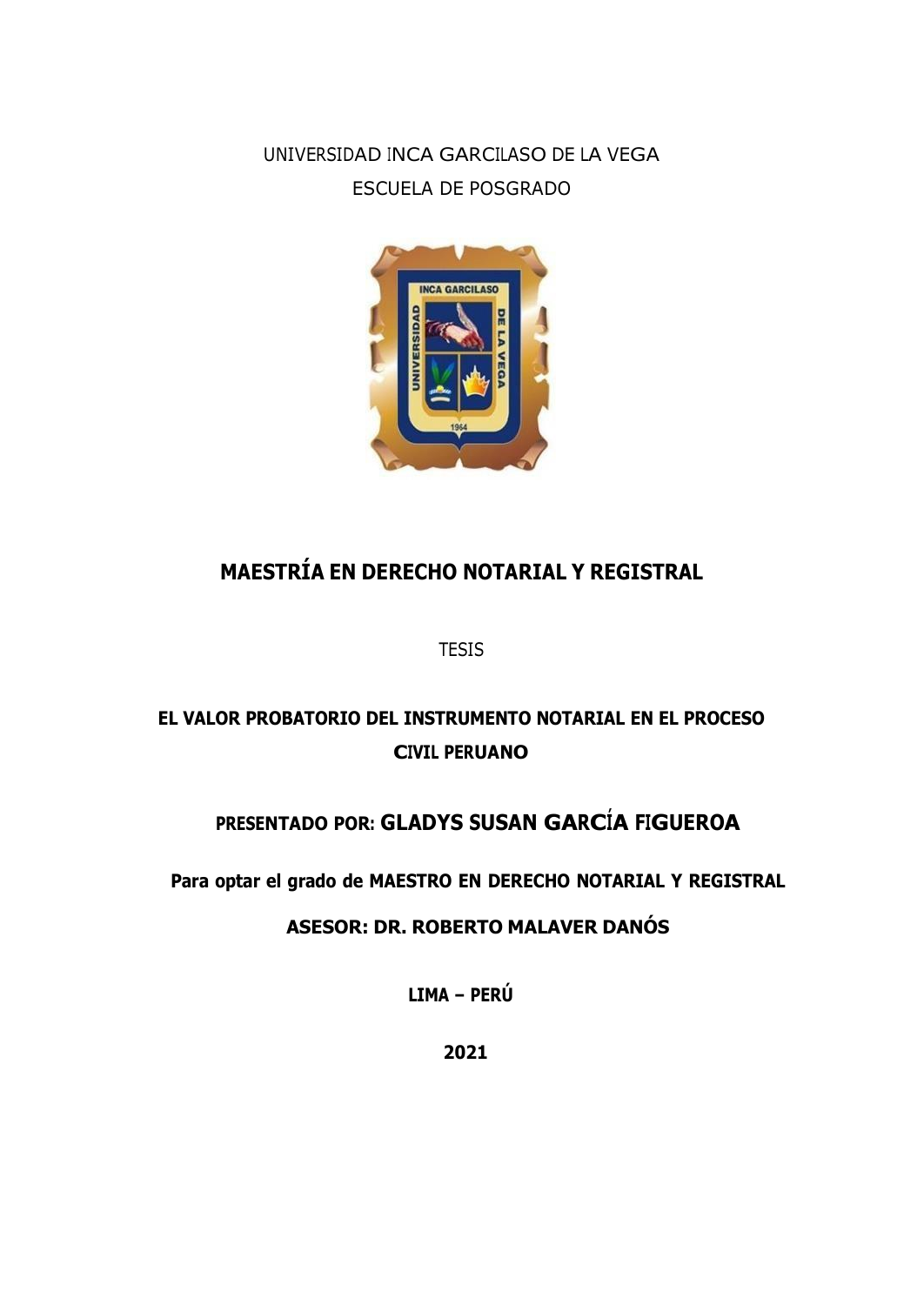#### **RESUMEN**

El objetivo general de la tesis fue determinar la relación del valor probatorio del instrumento notarial con el proceso civil peruano.

El nivel de investigación desarrollada es de tipo aplicada, con nivel cuantitativa, de diseño descriptivo no experimental, para poder encontrar conceptosque aporten a la presente investigación planteada. Tiene un enfoque cuantitativo. La muestra estuvo conformada por abogados del CAL, conocedores del tema, especialistas en Derecho constitucional y derecho notarial, población estudiada fue de 135, abogados del CAL, conocedores del tema, trabajadores del Poder Judicial.

El instrumento utilizado para medir las variables fue el cuestionario constituido por 20 preguntas, 10 preguntas para el valor probatorio del instrumento notarial y 10 preguntas para medir la variable del proceso civil peruano.

Las 20 preguntas que fueron respondidas por los Abogados, quienes dieron sus diferentes puntos de vista sobre esta problemática, el instrumento aplicado fue sometido a juicio de expertos para comprobar su validez. Para la comprobación de hipótesis se utilizó la prueba estadística chi cuadrado SPSS, versión 25, con un nivel de significancia del 0.05. Encontrando los siguientes resultados:

● Se ha demostrado que el valor probatorio del instrumento notarial se relaciona significativamente con el proceso civil peruano.

**Palabras clave:** Instrumento notarial, valor probatorio, proceso civil peruano, documento, protocolo notarial.